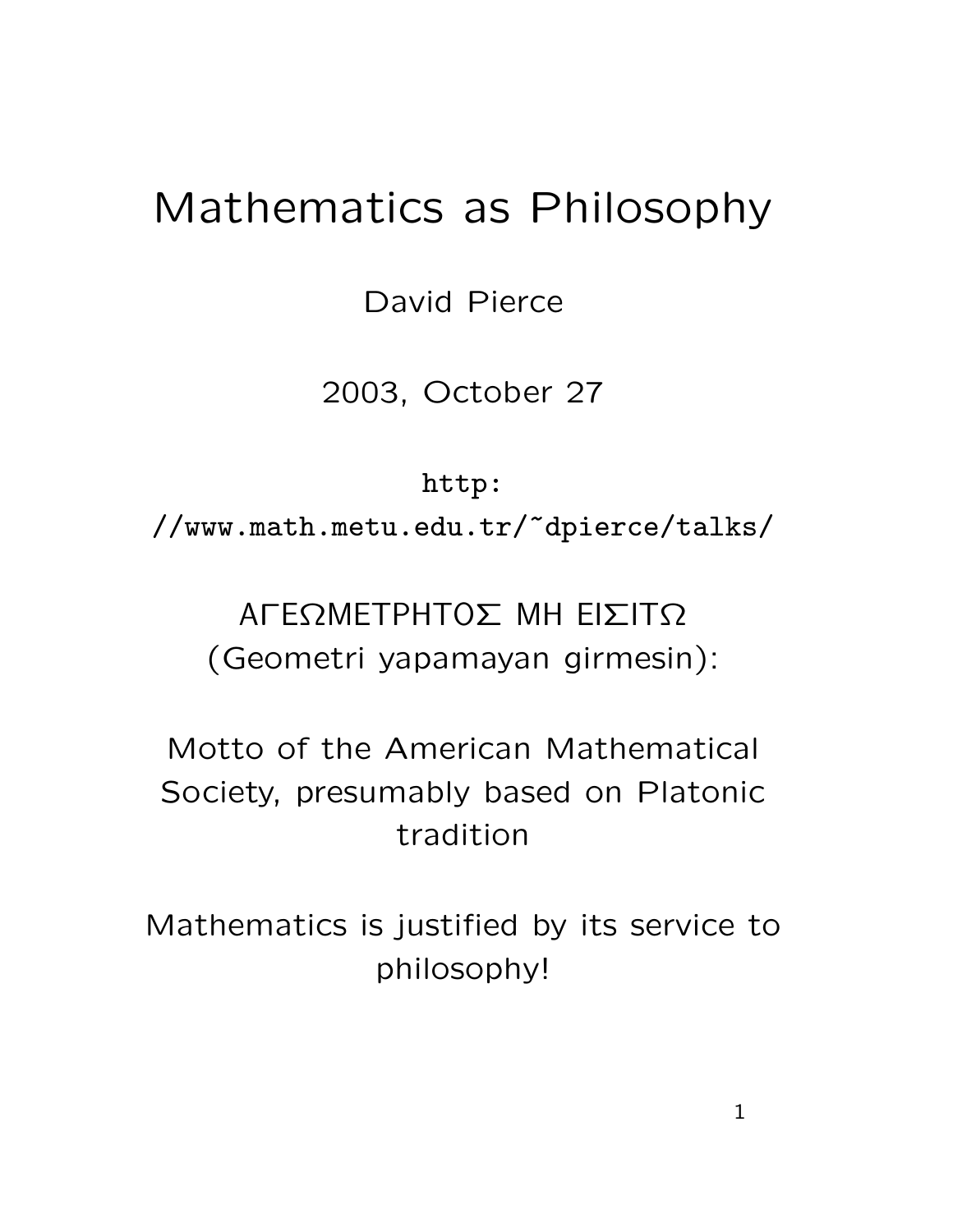FACIO LIBEROS EX LIBERIS LIBRIS LIBRAQUE (Teraziyle ve kitaplarla çocuklardan özgür insanlar yaparım):

Motto of St John's College, Annapolis, Maryland, and Santa Fe, New Mexico, USA.

"The following teachers will return to St John's College next year:

"Homer, Æschylus, Herodotus, Plato, Sophocles, Aristophanes, Thucydides, Aristotle, Euripides, Lucretius, the Bible, Plutarch, Virgil, Tacitus, Epictetus, Plotinus, Augustine, Anselm, Aquinas, Dante, Chaucer, Shakespeare, Machiavelli, Montaigne, Bacon, Descartes, Cervantes, Pascal, Milton, Hobbes, Locke, Rousseau, Swift, Leibniz, Berkeley, Hume, Kant, Wordsworth, Austen, Smith, Twain, Tolstoy, Goethe, Hegel, Tocqueville, Kierkegaard, Dostoevski, Marx, Nietzsche, Freud. . . "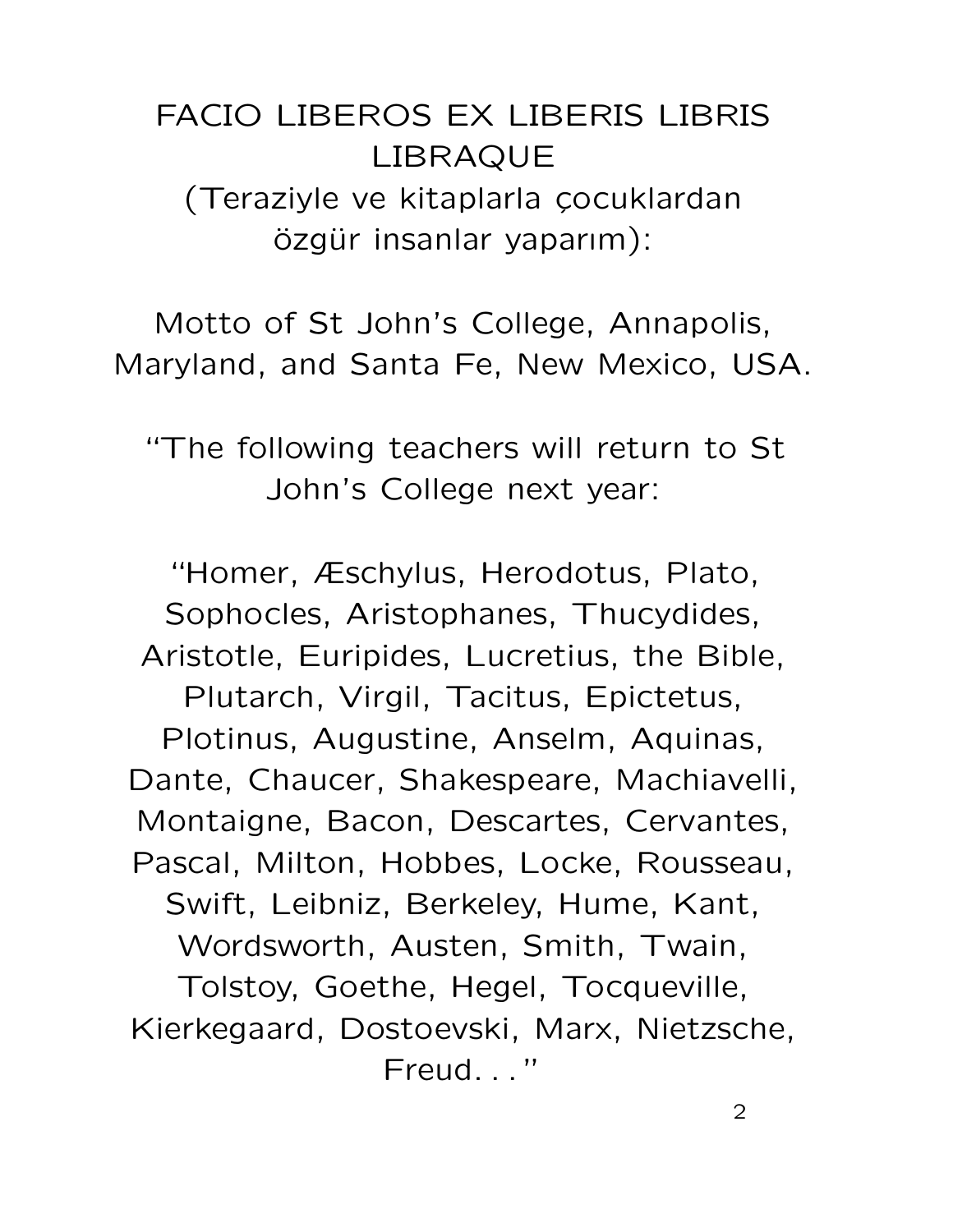

Mathematical truths are:

like philosophical truths, personal: not needing verification by experiment or by the agreement of a multitude; but,

like scientific truths, universal: one expects them to be agreed on by all who take the trouble to understand them—and the agreement generally happens.

Unwilling math-student's complaint: "There's only one right answer!"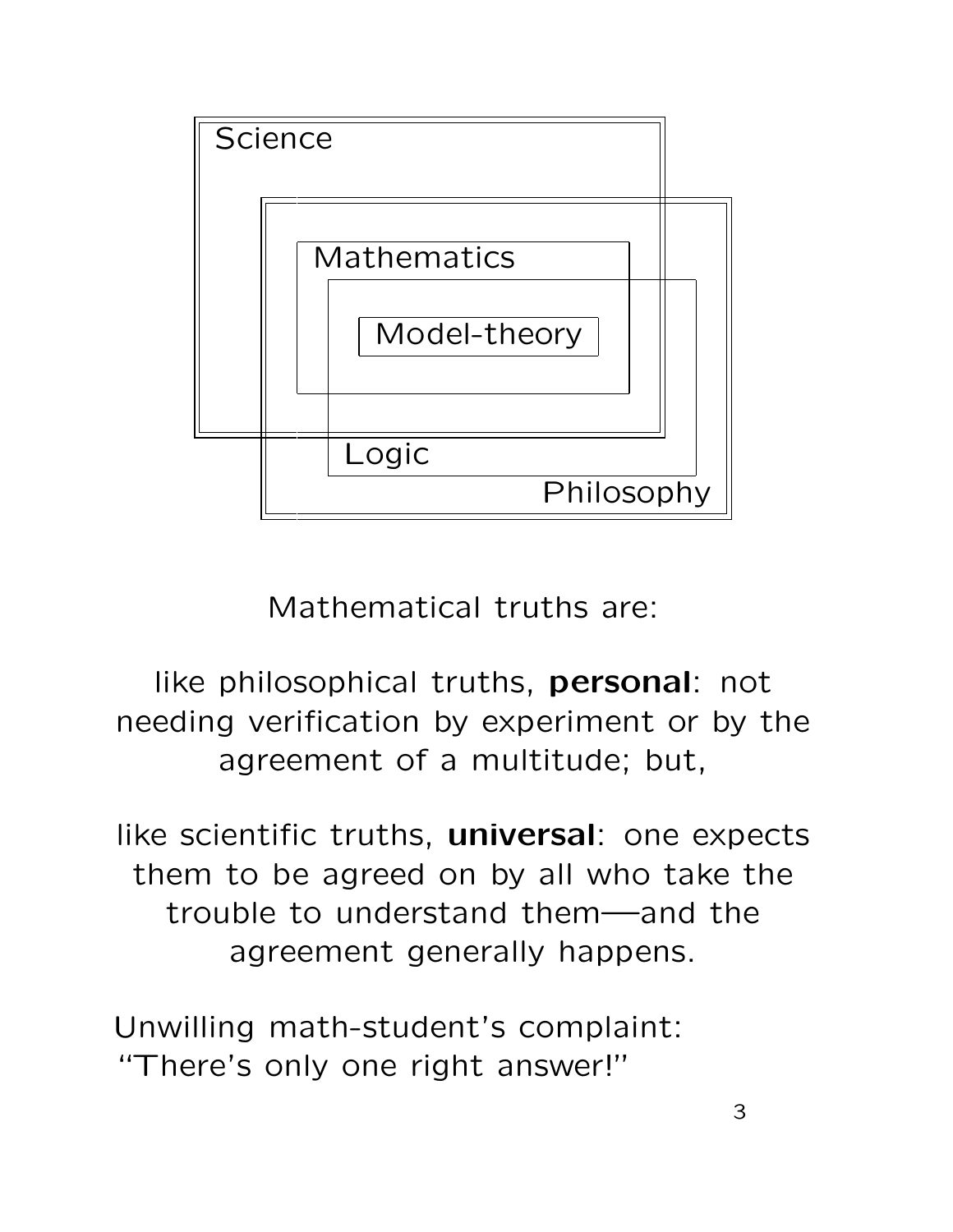- In model-theory, a model is a structure, considered with respect to some theory or theories of which it is a model.
- (Likewise a person is a son or daughter with respect to his or her parents.)

Model-theory is:

mathematics done with an awareness of the language with which one does it;

the study of the construction and classification of structures within specified classes of structures (Wilfred Hodges, Model Theory);

algebraic geometry without fields (Hodges, A Shorter Model Theory);

the geography of tame mathematics (Lou van den Dries);

the study of structures quâ models of theories.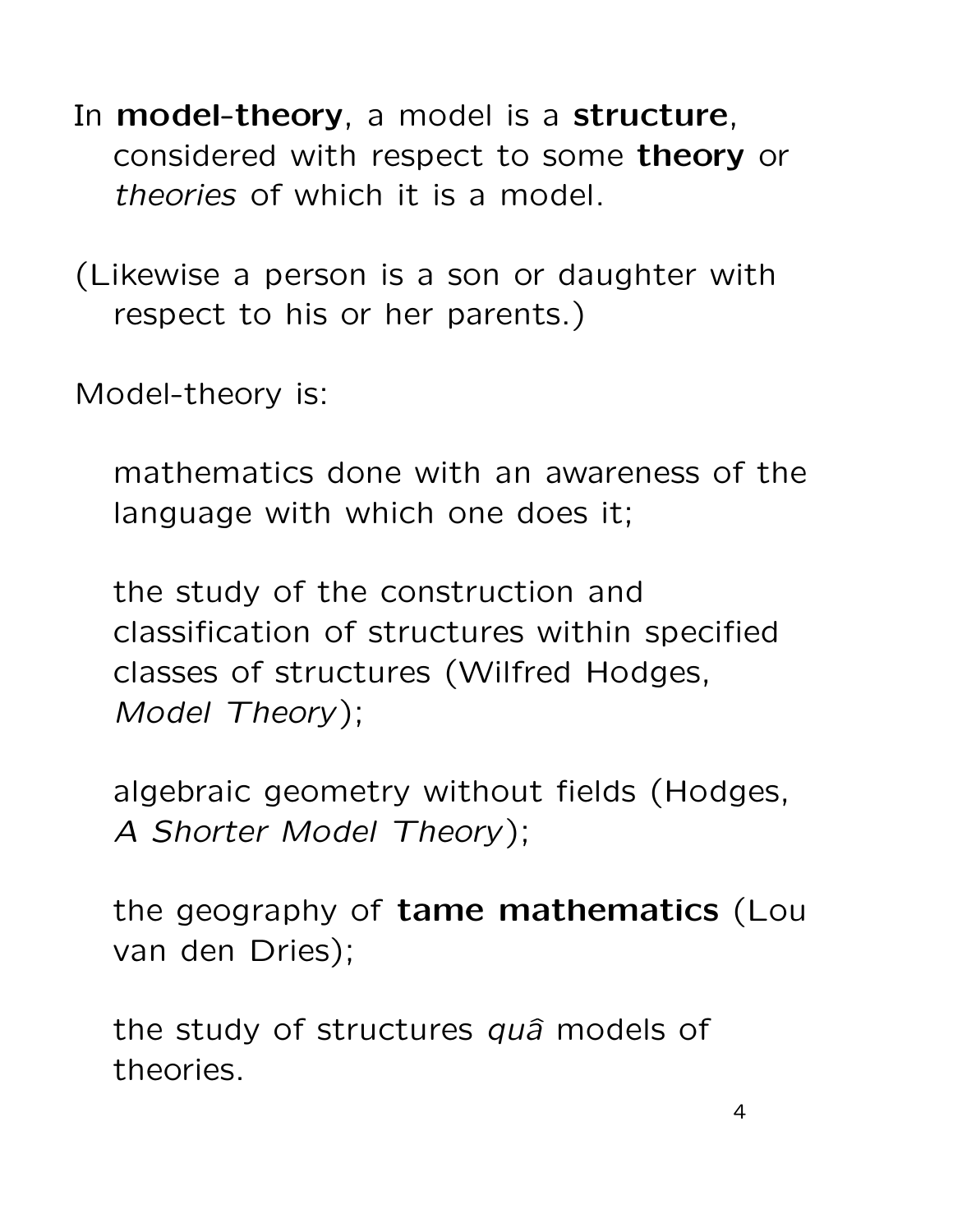Bourbaki on the role of logic: "In other words, logic, so far as we mathematicians are concerned, is no more and no less than the grammar of the language which we use, a language which had to exist before the grammar could be constructed. . .

"The primary task of the logician is thus the analysis of the body of existing mathematical texts, particularly of those which by common agreement are regarded as the most correct ones, or, as one formerly used to say, the most 'rigorous.'" ("Foundations of Mathematics for the Working Mathematician", Journal of Symbolic Logic 14, 1949)

## Is mathematics one?

Some possible divisions:

pure/applied

geometry/algebra/arithmetic/analysis/. . .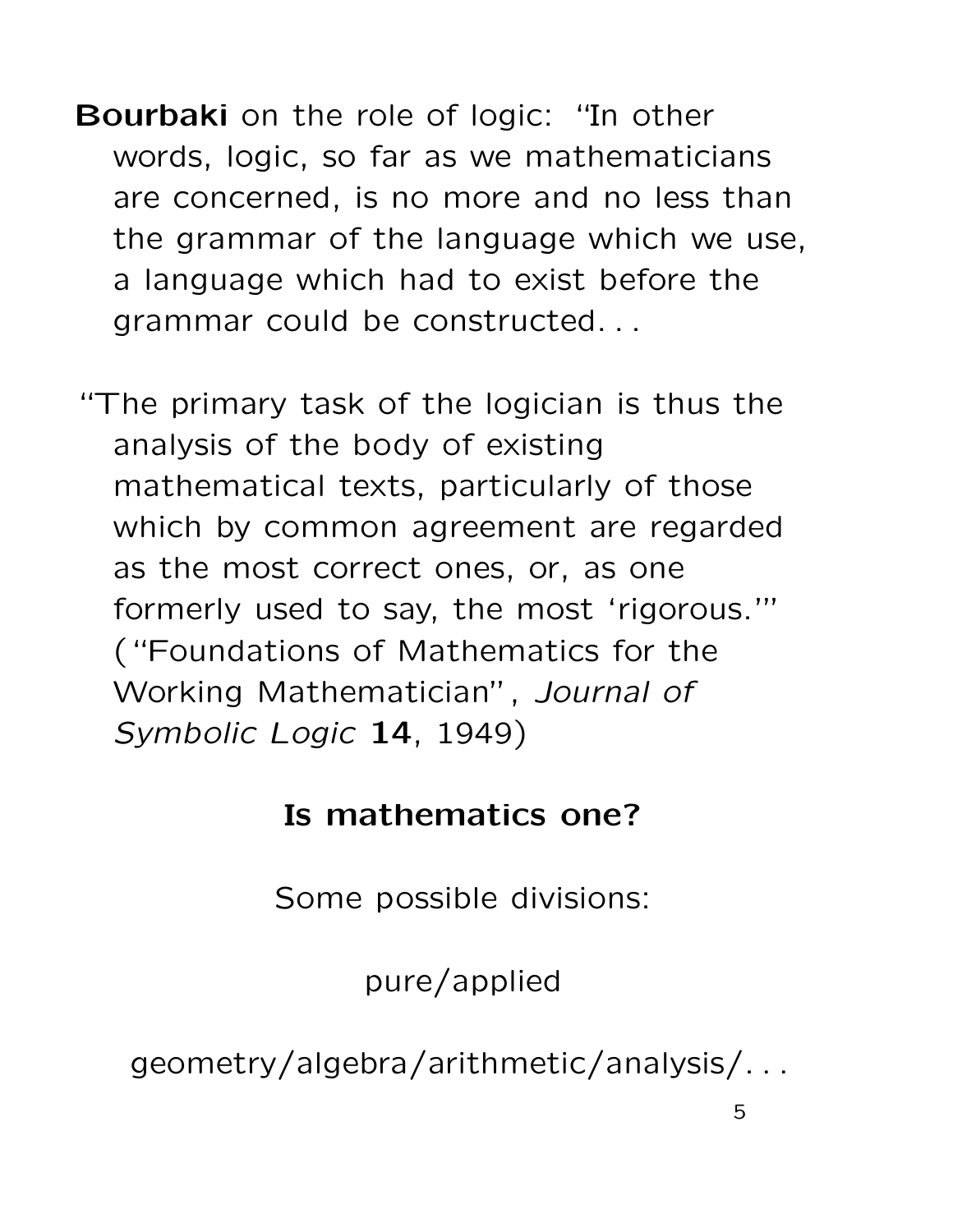Euclid gives all mathematical facts in geometric terms, even those facts that we should call arithmetic or algebraic

Descartes: Fuclid must have used non-geometrical means to discover some of those facts

Euclid, Elements II.4: "If a straight line be cut at random, the square on the whole is equal to the squares on the segments and twice the rectangle contained by the segments."

Descartes, Geometry: By geometric means, the squares and rectangles can be replaced by straight lines, once we have chosen a straight line to represent unity.

Thus, all arithmetic operations can be referred to geometry—though there may be no practical need to do so.

Old-style geometry is not abandoned: see Lobachevski.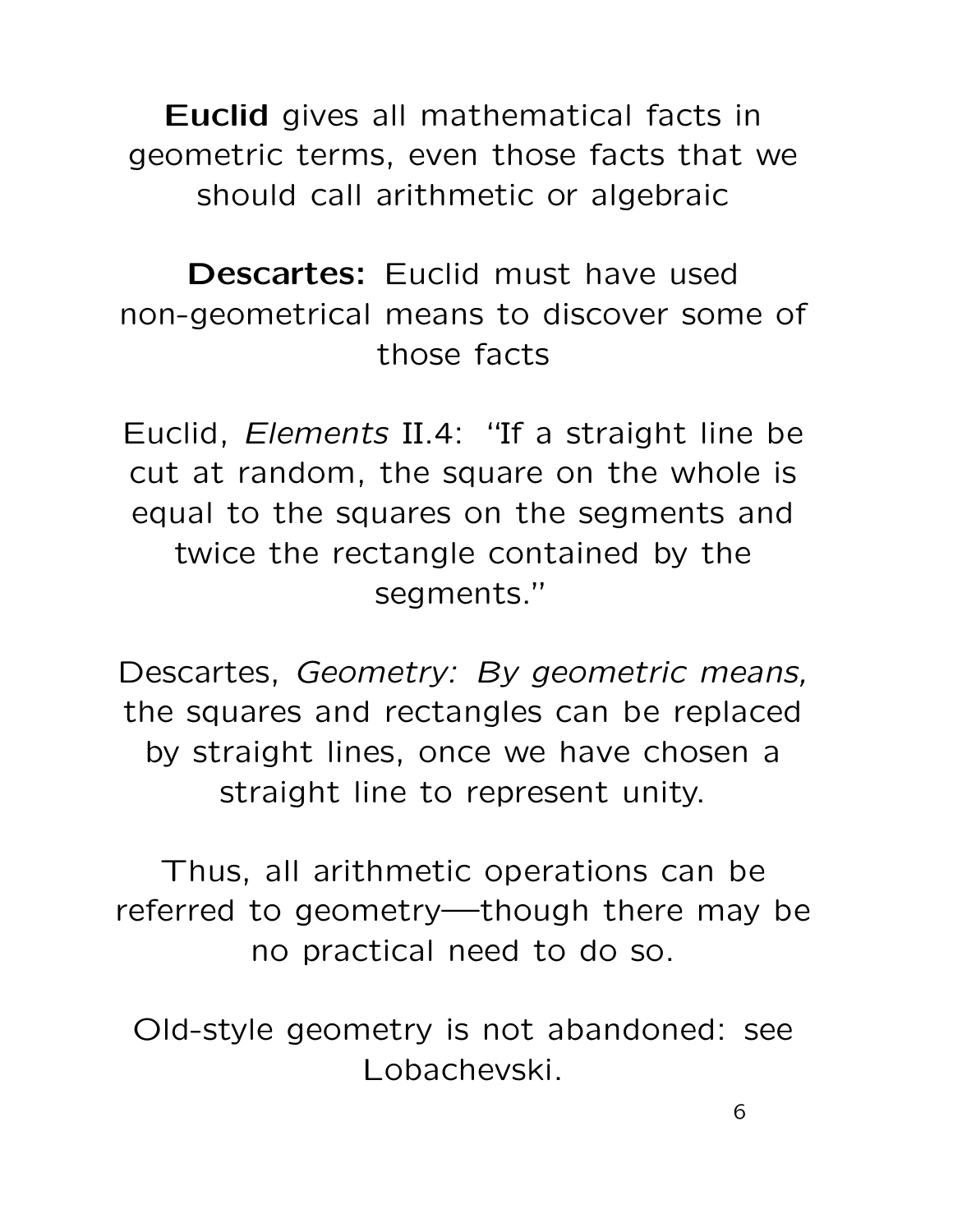A possible analogy:

Algebra, geometry &c. are to the mathematical world as the senses are to the physical world.

We have a **common sense** whereby the things that we see, hear and touch are known to be part of one world.

The visible, audible and tangible worlds are the same in principle, but it would be foolish to treat the world as simply one of these.

We might even hope to develop additional senses, the better to understand the world: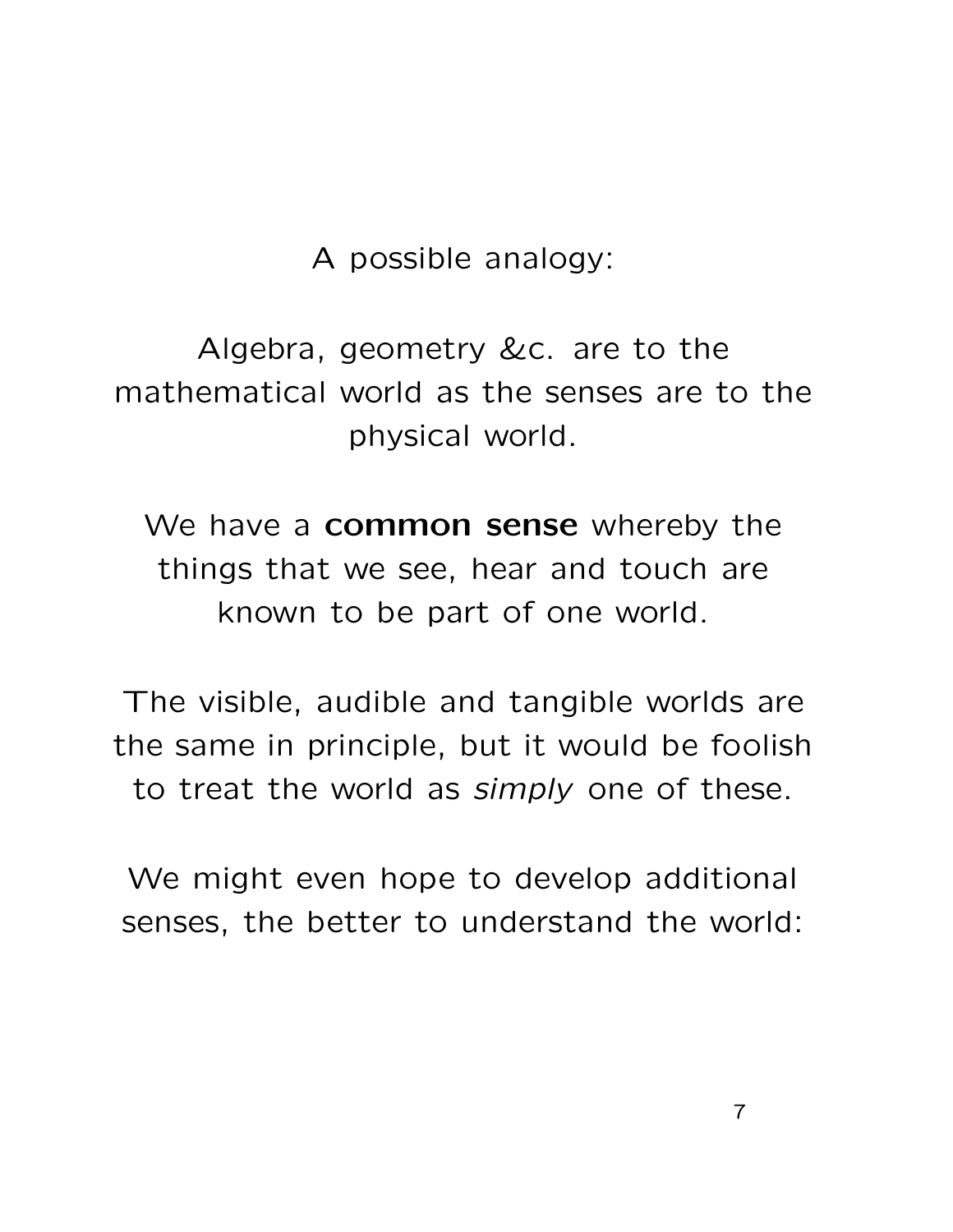## THERE is NO NATURAL RELIGION (William Blake, c. 1788):

- The Argument: Man has no notion of moral fitness but from Education. Naturally he is only a natural organ subject to Sense.
- I Man cannot naturally Percieve, but through his natural or bodily organs
- II Man by his reasoning power. can only compare & judge of what he has already perciev'd.
- III From a perception of only 3 senses or 3 elements none could deduce a fourth or fifth
- IV None could have other than natural or organic thoughts if he had none but organic perceptions
- V Mans desires are limited by his perceptions. none can desire what he has not perciev'd
- VI The desires & perceptions of man untaught by any thing but organs of sense, must be limited to objects of sense.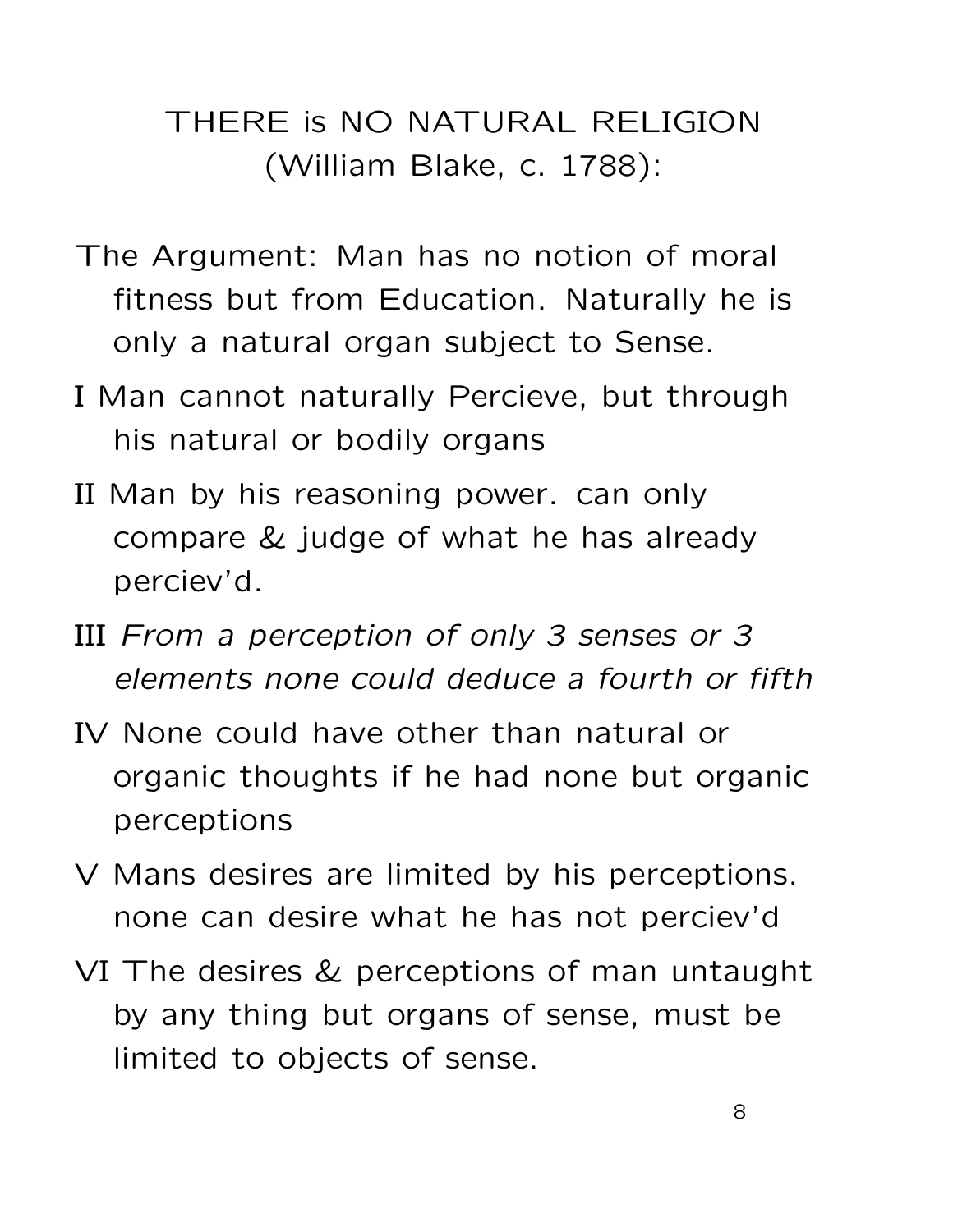- "The essential business of language is to assert or deny facts." (Bertrand Russell, introduction to Wittgenstein's Tractatus, 1922)
- "Bodily actions expressing certain emotions, in so far as they come under our control and are conceived by us, in our awareness of controlling them, as our way of expressing these emotions, are language. . . The grammatical and logical articulations of intellectualized language are no more fundamental to language as such than the articulations of bone and limb are fundamental to living tissue" (R.G. Collingwood, The Principles of Art, 1937).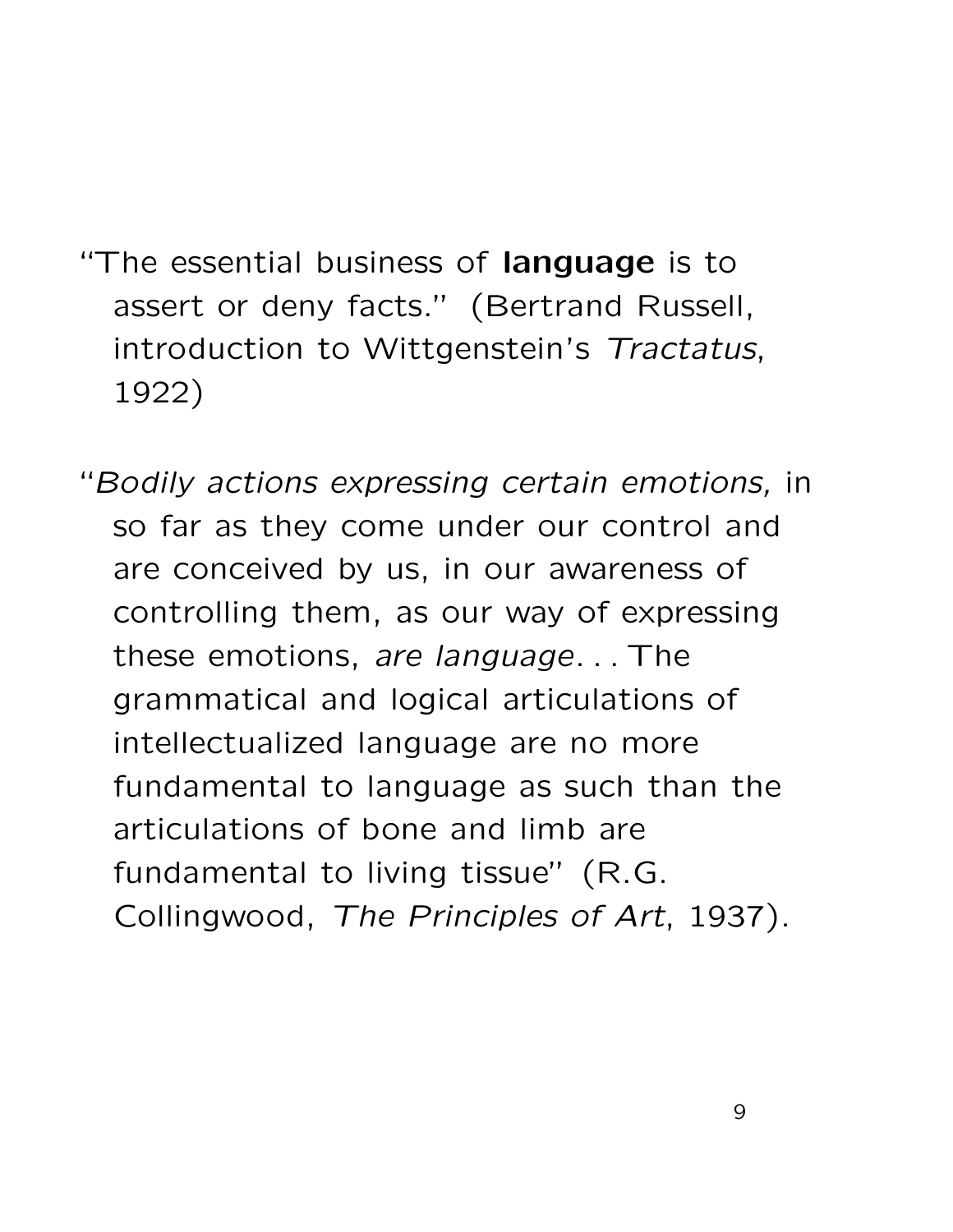What *is* an assertion of a fact?

Say it is an utterance, in a certain manner, of a statement (or proposition).

What is a statement?

Some authors say it is a sentence that is either true or false.

- I think a statement is a sentence distinguished from other sentences by its *form*: it is not a question, but its verb is declarative, not subjunctive or imperative, ...
- Then a statement *becomes* true or false when placed in an appropriate context.
- A true statement (in context) need not be a correct answer to the question it is intended to answer.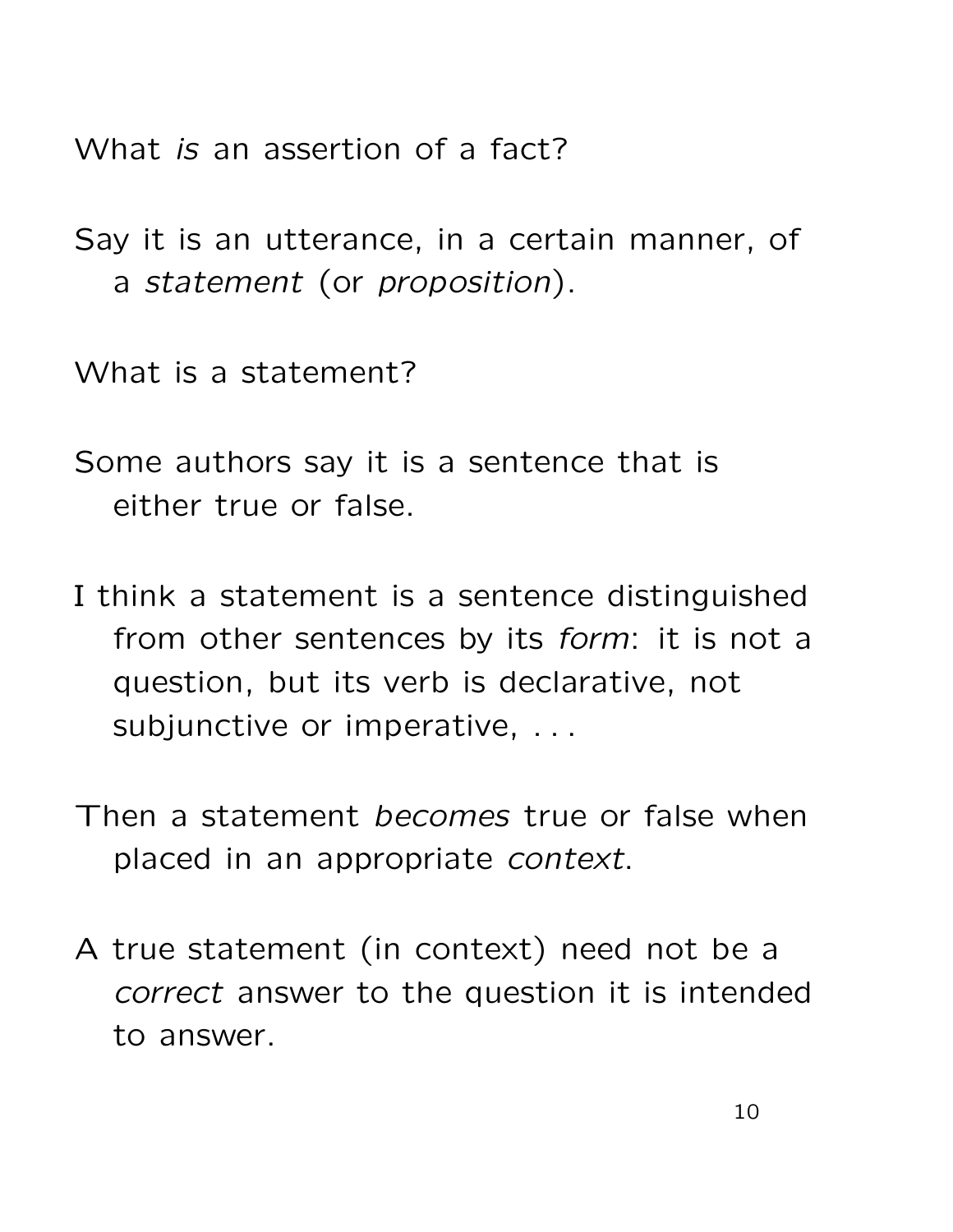Bourbaki: What are the structures at the heart of mathematics? They can be:

```
algebraic, like:
the fields (\mathbb{R}, +, \times) and (\mathbb{C}, +, \times),
the vector-spaces \mathbb{R}^n and \mathbb{C}^n,
the group of rigid motions of the Euclidean
plane . . . ;
```
ordered: totally, like  $(\mathbb{Z}, \leqslant)$  and  $(\mathbb{R}, \leqslant)$ , or partially, like  $(\mathcal{P}(\Omega), \subseteq)$ , ...;

topological: the real number  $x$  is in the interior of the set A if: for some positive  $\varepsilon$ , if  $|y-x| < \varepsilon$ , then y is in A; symbolically,

$$
\exists \varepsilon > 0 \; \forall y \; (|y - x| < \varepsilon \Rightarrow y \in A)
$$

Bourbaki aims to characterize structures by means of axioms.

Model-theory treats directly of the first two kinds of structures and examines how axioms fail to characterize any one structure.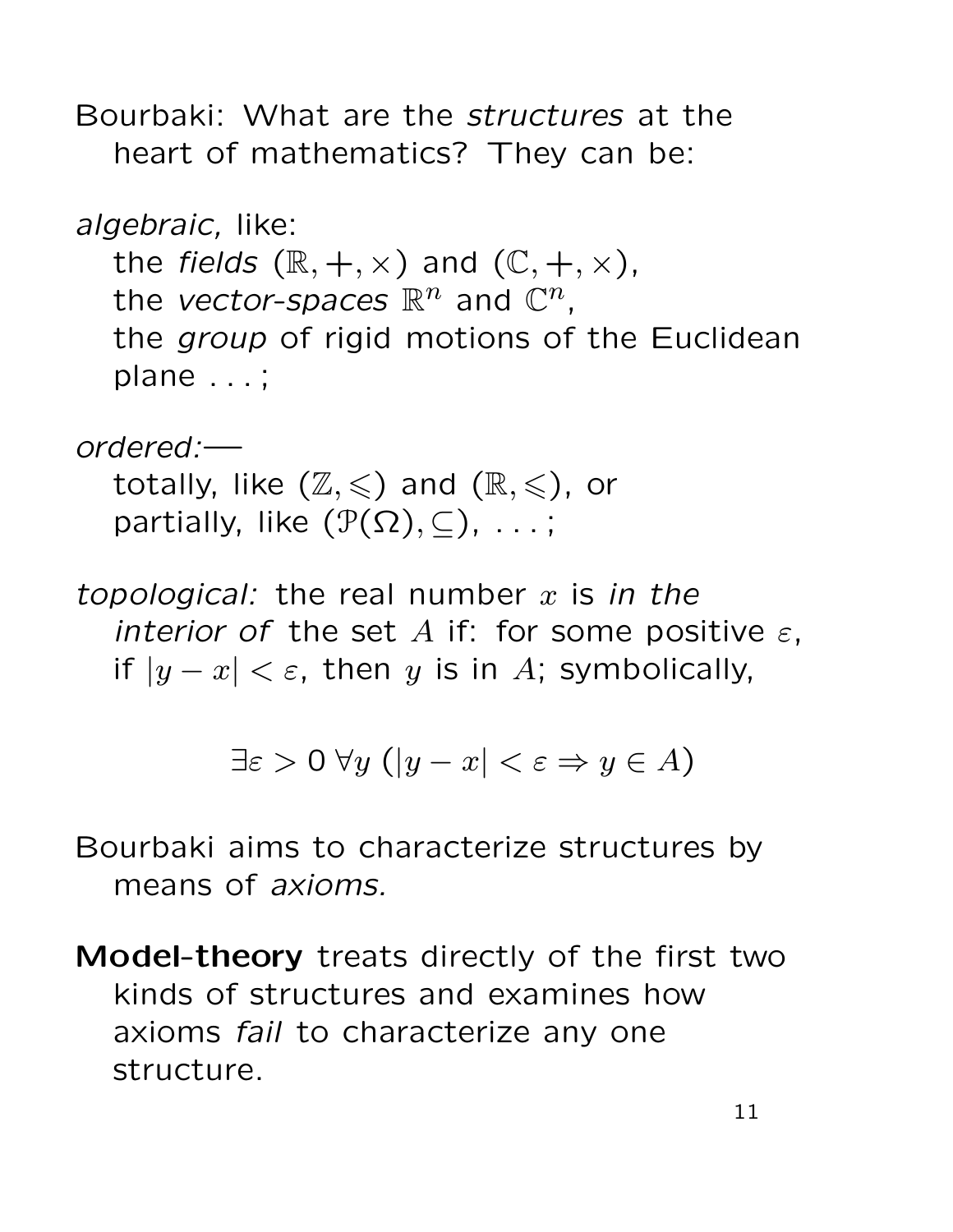- Let  $\omega$  be the set of **natural numbers:** the smallest of sets  $\Omega$  of sets such that  $\varnothing \in \Omega$ and, for all sets A, if  $A \in \Omega$ , then  $A \cup \{A\} \in \Omega$ . Let j and n range over  $\omega$ .
- We write 0 for  $\emptyset$ , and 1 for  $\{0\}$ , and so forth; also  $n + 1$  for  $n \cup \{n\}$ . If  $j \subset n$ , we write  $j < n$ . Then  $n = \{j : j < n\}$ .
- Let I be a finite subset of  $\omega$ . The **Cartesian power**  $M^I$  is the set of functions from  $I$  to M; a typical element a of  $M<sup>I</sup>$  can be written  $(a_j : j \in I).$
- Since 0 is empty,  $M^0$  consists of the empty function, 0; so  $M^0 = \{0\} = 1$ .
- $M^n$  consists of  $(a_0, \ldots, a_{n-1})$ , where  $a_j \in M$ .
- An *I*-ary operation on  $M$  is a function from  $M^I$  to  $M$ .
- Atn I-ary relation is a subset of  $M^I$ .
- A structure on  $M$  is a set of operations and relations on  $M$ , each of them *n*-ary for some n in  $\omega$ .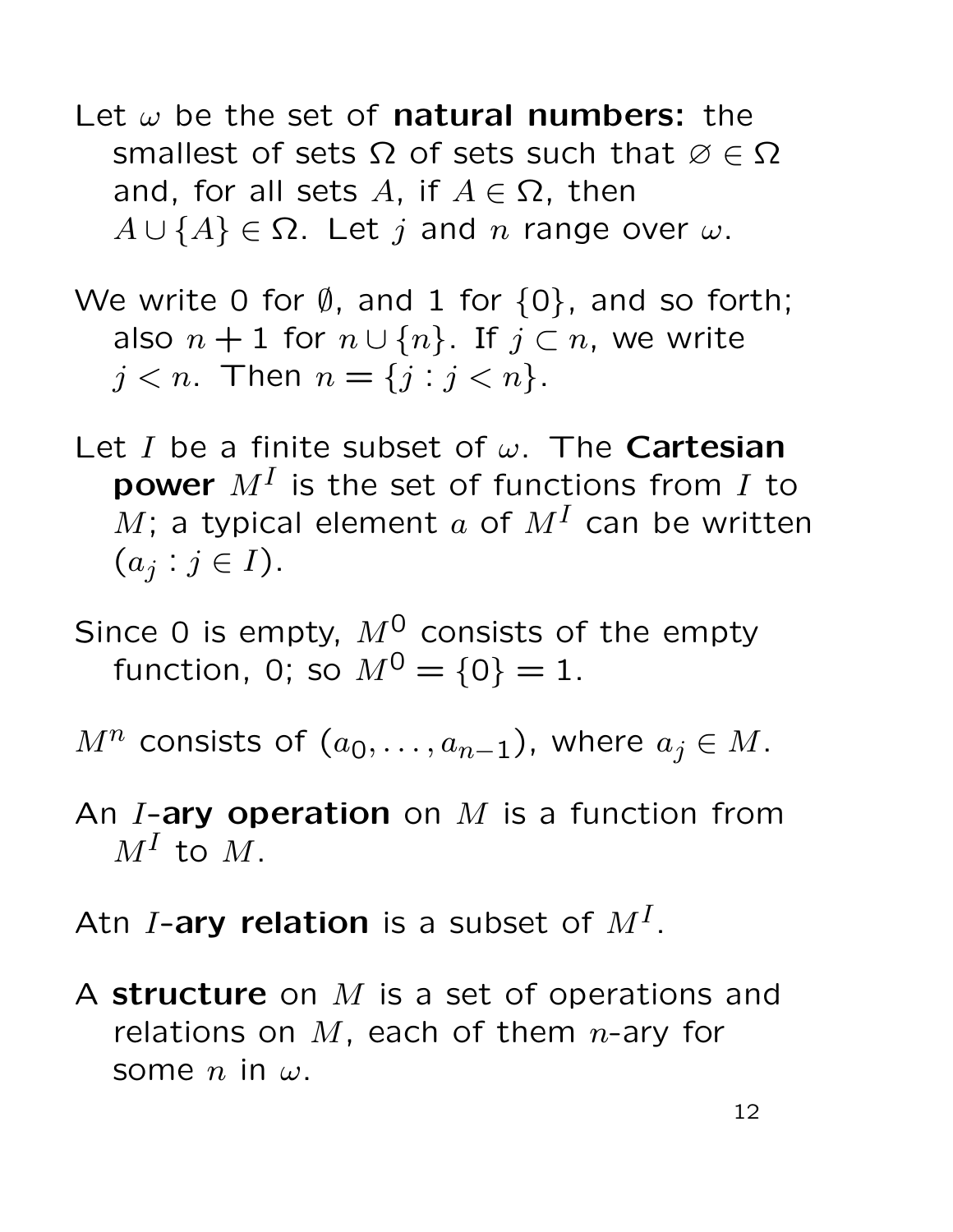- In the background are three "primordial" structures:
	- the structure of the natural numbers:

 $(\omega, ', 0),$ 

where  $'$  is the unary operation  $x \mapsto x + 1$ ;

• the Boolean algebra of subsets of a "universal" set  $U$ :

$$
(\mathcal{P}(U), \cap, {}^c, \cup, \varnothing, U, \subseteq);
$$

• propositional logic:

 $(\mathbb{B}, \wedge, \neg, \vee, 0, 1, \Rightarrow),$ 

where  $\mathbb{B} = \{0, 1\} = \mathcal{P}(\{\emptyset\})$  and can be understood as {false, true}.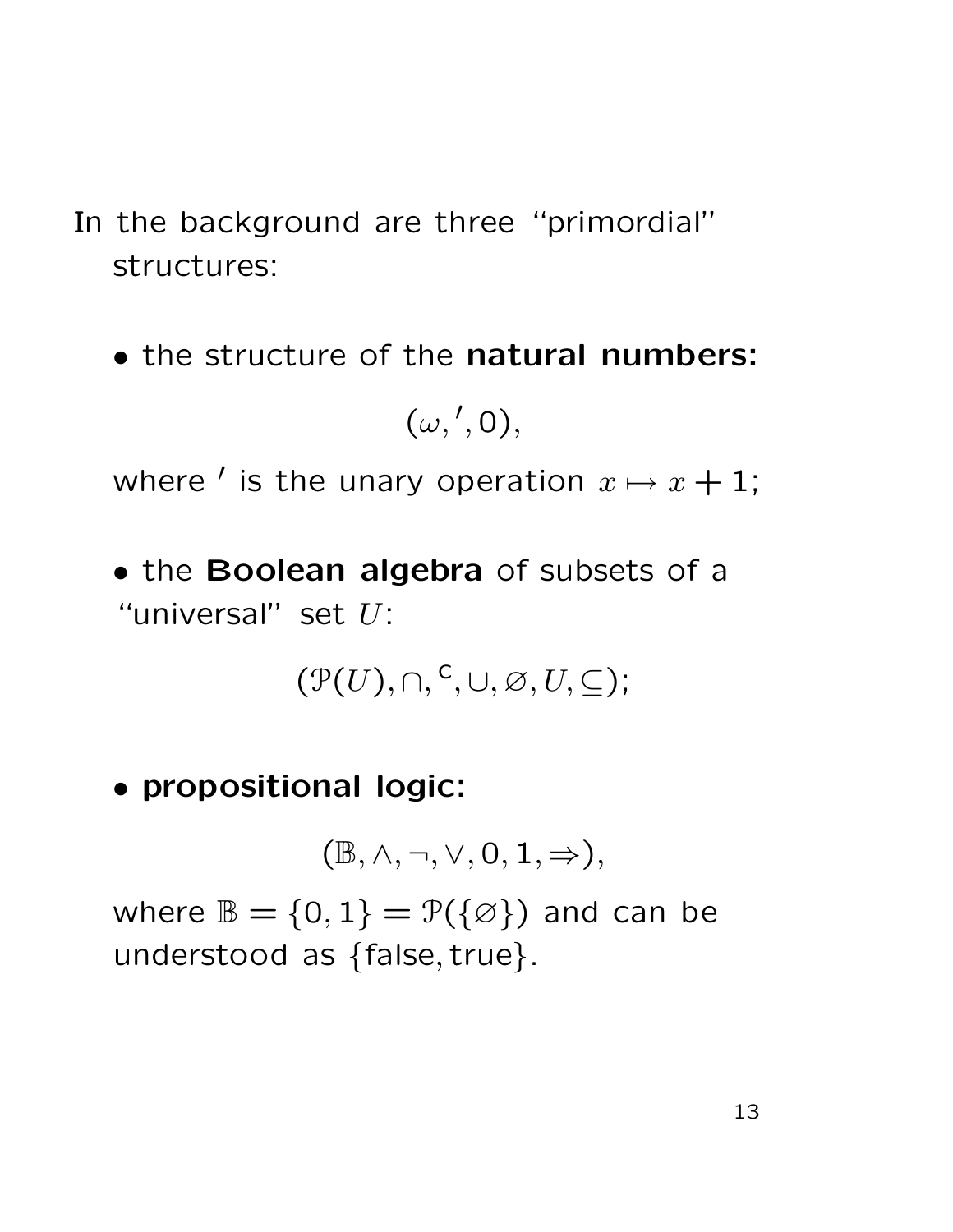- A structure on  $M$  may be denoted  $\mathfrak{M}$ . This has a signature: a set  $\mathcal L$  of symbols for the specified operations and relations.
- The symbols in  $\mathcal L$  are primary; say they are f and R, symbolizing  $n(f)$ -ary operations  $f^{\mathfrak{M}}$ and  $n(R)$ -ary relations  $R^{\mathfrak{M}}$  on  $M$ .
- Any element  $a$  of  $M$  can be understood as a nullary operation-symbol: a constant-symbol. For any subset  $A$  of  $M$ , for the signature  $\mathcal{L} \cup A$  there is a first-order language,  $\mathcal{L}_{\omega \omega}(A)$ .
- For an I-ary formula  $\phi$  of  $\mathcal{L}_{\omega\omega}(A)$ , there is an *I*-ary relation  $\phi^{\mathfrak{M}}$  on M.
- Such relations are the  $A$ -definable sets of  $\mathfrak{M}$ ; they compose Boolean sub-algebras  $\mathcal{D}^{I}(A)$ of the  $P(M^I)$ .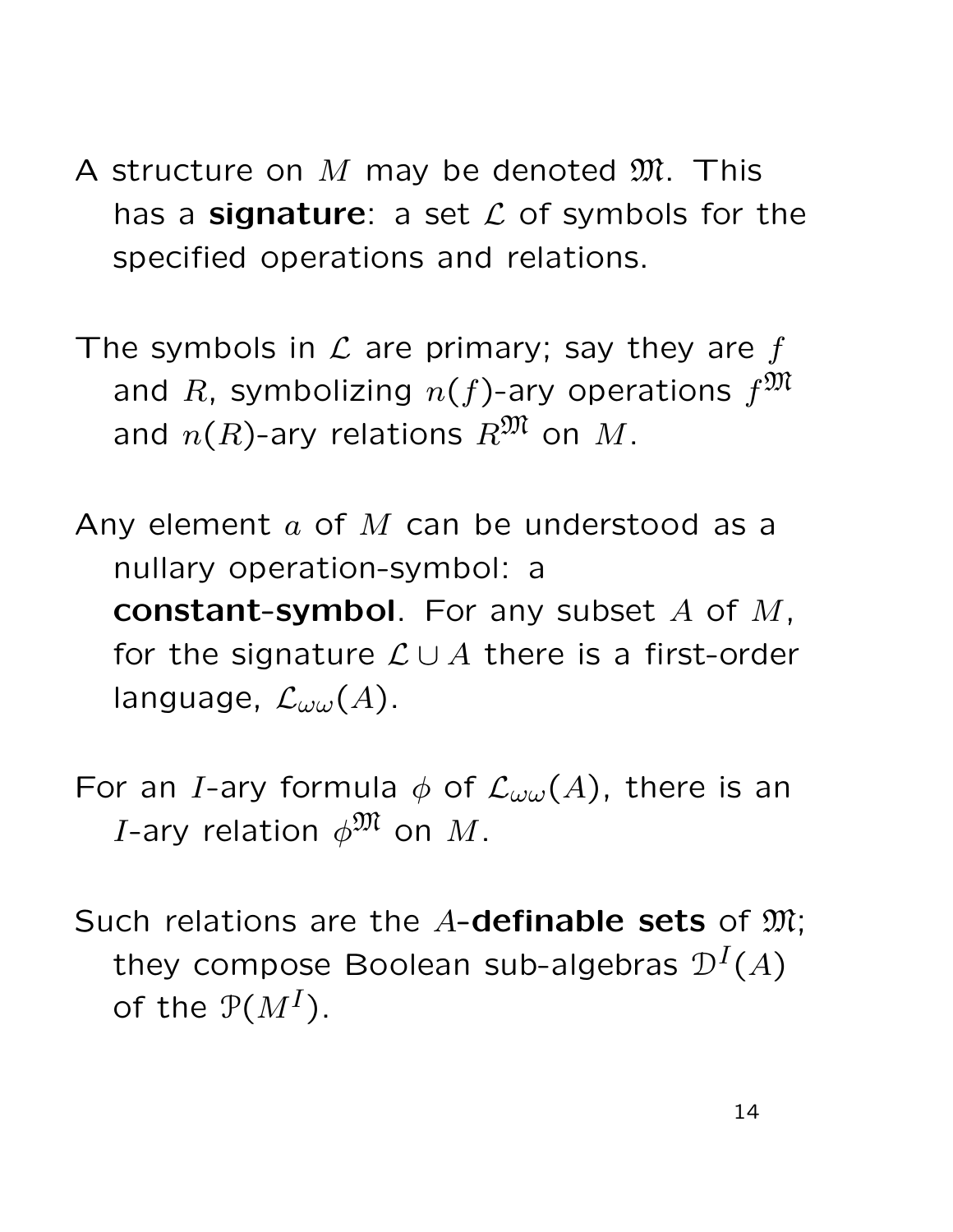| SYMBOL                       | <b>INTERPRETATION</b>                                                 |
|------------------------------|-----------------------------------------------------------------------|
|                              | SYNTAX   SEMANTICS                                                    |
| signature $\mathcal{L}$      | $\mathfrak{M}$ , an $\mathcal{L}\text{-structure}$                    |
|                              | OPERATIONS ON M:                                                      |
| variable $x_i$               | $a \mapsto a_j : M^I \to M$                                           |
| constant-symb. $c$           | $c^{\mathfrak{M}}$ , an element of M                                  |
| function-symb. $f$           | $f^{\mathfrak{M}}: M^{n(f)} \rightarrow M$                            |
| term $t_1$                   | $t^{\mathfrak{M}}$ , a composition                                    |
| LOGICAL: I                   | FUNCTIONS ON $\mathcal{P}(M^I)$                                       |
| connectives:                 | operations:                                                           |
| $\bigwedge$                  | ∩                                                                     |
|                              | $A \mapsto A^{\mathsf{C}}$                                            |
| $\vee$                       |                                                                       |
|                              | $(A, B) \mapsto A^{\mathsf{C}} \cup B$                                |
| quantifiers:   projections:  |                                                                       |
|                              | $\exists x_j \mid \pi_i^I: a \mapsto (a_i : i \in I \setminus \{j\})$ |
| $\forall x_i$                | $\AA \mapsto (\pi_i^I(A^c))^c$                                        |
|                              | RELATIONS ON M:                                                       |
| equals-sign $=$              | equality                                                              |
| relation-symb. $R$           | $R^{\mathfrak{M}}$ , a subset of $M^{n(R)}$                           |
| <i>I</i> -ary formula $\phi$ | $\phi^{\mathfrak{M}}$ , a subset of $M^I$                             |
| nullary formula              |                                                                       |
| or sentence $\sigma$         | 1 (true) or $0$ (false)                                               |